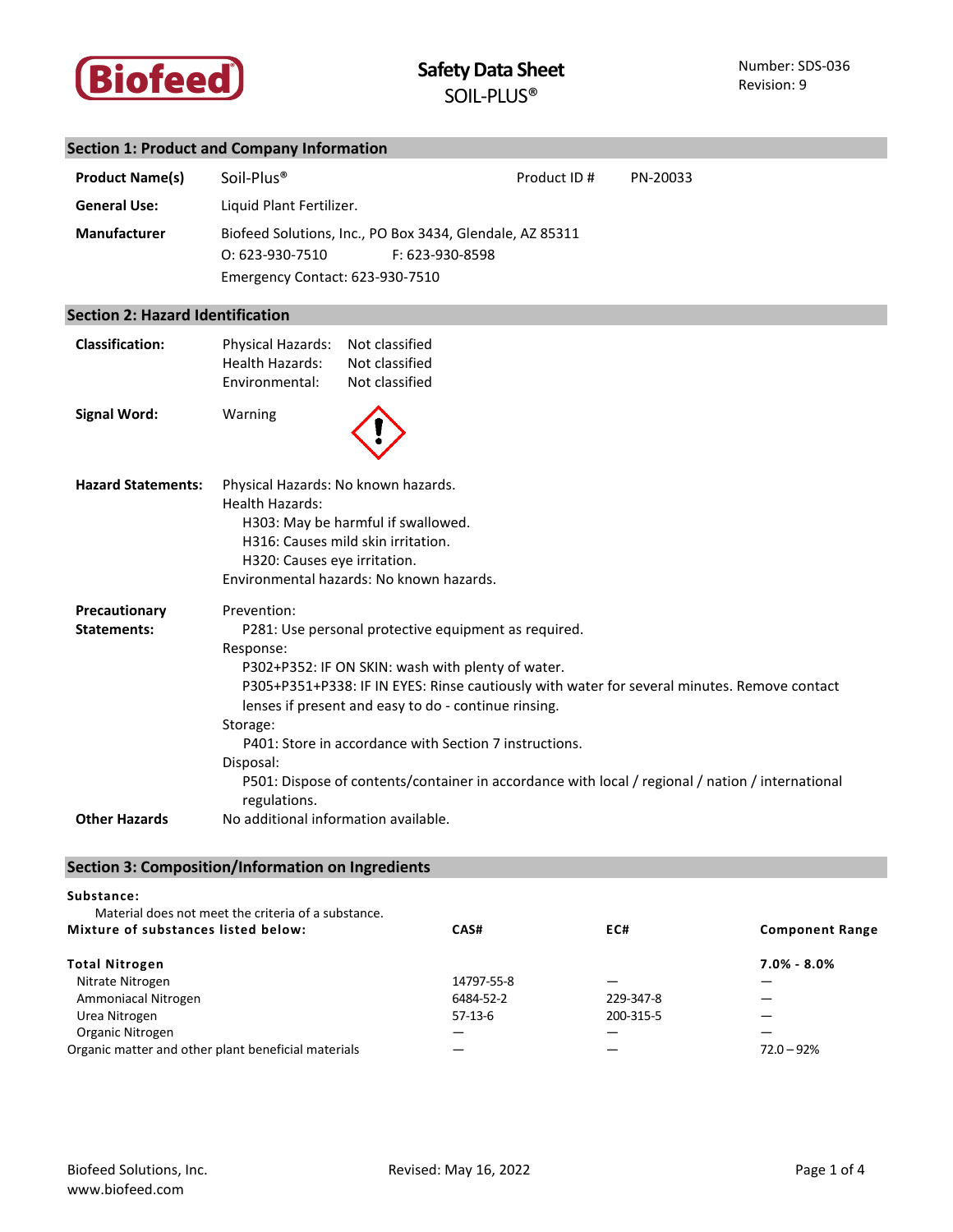

### **Section 4: First Aid Measures**

| Eye Contact  | Flush eyes thoroughly with water for several minutes. Remove contact lenses after the initial 1-2 minutes and<br>continue flushing for several additional minutes. If effects occur, consult a physician, preferably an<br>ophthalmologist.                                 |
|--------------|-----------------------------------------------------------------------------------------------------------------------------------------------------------------------------------------------------------------------------------------------------------------------------|
| Skin Contact | Wash exposed area with soap and plenty of water. Remove contaminated clothing and shoes while washing.<br>Seek medical attention if irritation and persists. Wash clothing before reuse. Discard items that cannot be<br>decontaminated such as shoes, belts or watchbands. |
| Ingestion    | Do not induce vomiting due to possibility of aspiration into lungs. Drink one quart/liter of water to dilute. Seek<br>medical advice or attention if you feel unwell.                                                                                                       |
| Inhalation   | Not applicable.                                                                                                                                                                                                                                                             |

### **Section 5: Firefighting Measures**

| <b>Flashpoint and Method:</b>   | Product does not burn.                                                                                                                                                     |
|---------------------------------|----------------------------------------------------------------------------------------------------------------------------------------------------------------------------|
| <b>Extinguishing Media:</b>     | Use water spray, dry chemical, foam or CO2 as applicable for burning materials. Use a water spray<br>to cool fire-exposed containers, structures and to protect personnel. |
| <b>Fire-Fighting Equipment:</b> | Exposed firefighters should wear MSHA/NIOSH approved self-contained breathing apparatus with<br>full-face mask and full protective equipment.                              |
| Fire-Fighting Hazards:          | Not Applicable.                                                                                                                                                            |

### **Section 6: Accidental Release Measures**

| <b>Personal Precautions:</b>      | Isolate release area. Exercise caution regarding personnel safety and exposure. |
|-----------------------------------|---------------------------------------------------------------------------------|
| <b>Environmental Precautions:</b> | No special requirements.                                                        |
| <b>Cleaning Up Methods:</b>       | Product is biodegradable. Spills can be washed away with water.                 |

### **Section 7: Handling and Storage**

**Handling:** No special precautions are required. Wash hands thoroughly after handling.

**Storage** Keep products tightly closed and in original containers. Store at 50 – 95 °F / 10 – 35 °C. Product may degrade when held at temperatures above 195 °F / 90 °C. Do not transfer into food or drink containers.

### **Section 8: Exposure Control and Personal Protection**

| <b>Exposure Control:</b>     | OSHA PEL: Not established.      |
|------------------------------|---------------------------------|
|                              | ACGIH TLV-TWA: Not established. |
| <b>Engineering Controls:</b> | Not normally required.          |

### PERSONAL PROTECTIVE EQUIPMENT

**Respirator:** Not required. **Eyes:** Wear goggles as a safety measure when working with material; use a face shield if splashing is likely. **Gloves:** Wear gloves to avoid skin contact for prolonged periods.

**Clothing:** Wear protective clothing to avoid skin contact.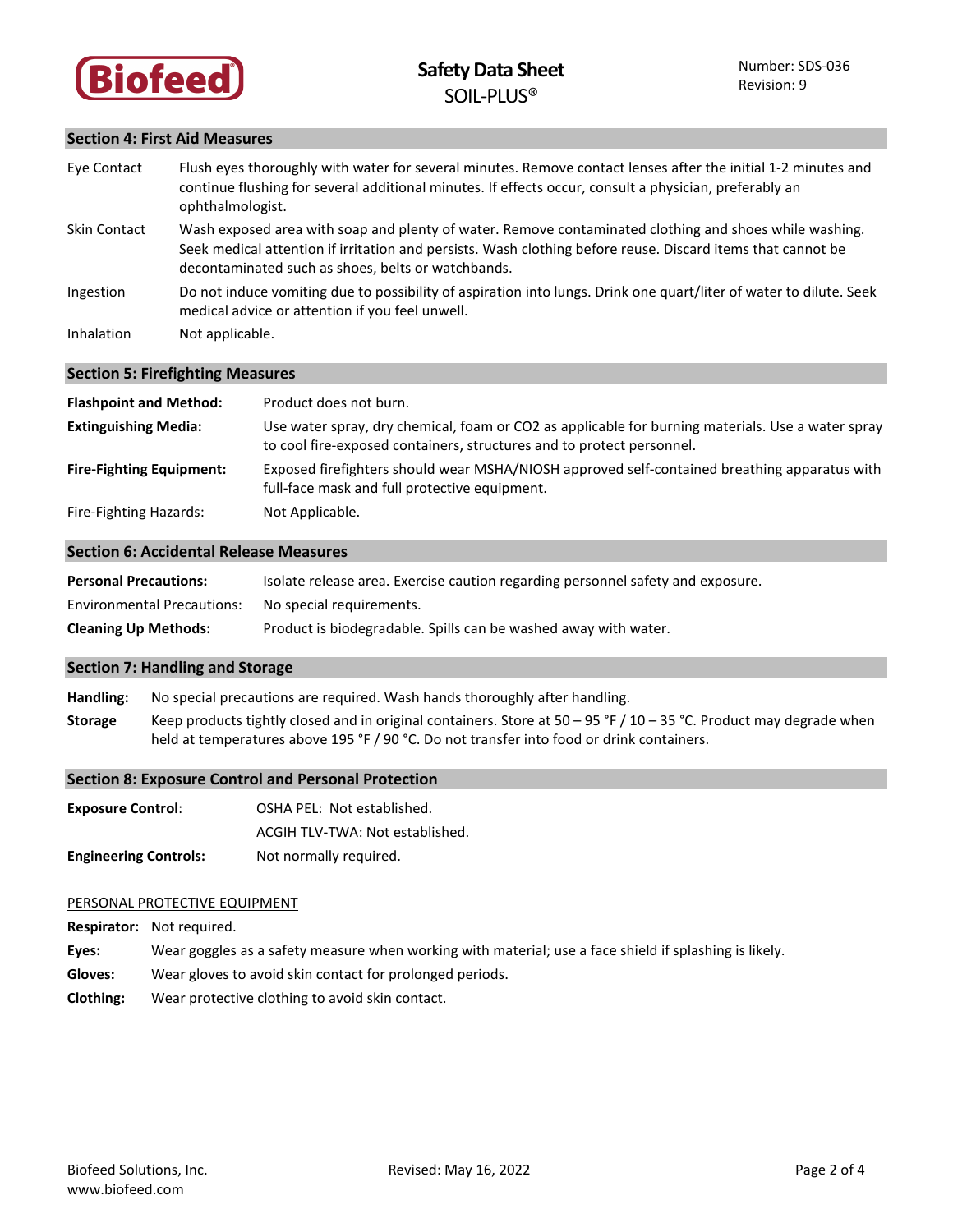

## **Section 9: Physical and Chemical Properties**

| Appearance/Physical State:               | Brown liquid       |
|------------------------------------------|--------------------|
| Upper/Lower Flammability:                | Not Applicable     |
| Odor:                                    | Slight Ammonium    |
| Vapor Pressure:                          | Not Determined     |
| Odor Threshold:                          | Not Determined     |
| Vapor Density (Air-=1):                  | Not Determined     |
| pH:                                      | pH range 8.5 - 9.5 |
| <b>Relative Density:</b>                 | 9.1 lbs per gallon |
| Melting/Freezing Point:                  | 19°F / -7°C        |
| Solubility:                              | Soluble in water   |
| Initial Boiling Point:                   | 220°F / 105°C      |
| <b>Boiling Range:</b>                    | Not Applicable     |
| Flash Point:                             | Not Applicable     |
| <b>Evaporation Rate:</b>                 | Not Determined     |
| Flammability (solid, gas):               | Not Applicable     |
| Partition Coefficient (n-octanol/water): | Not Determined     |
| Auto-ignition Temperature:               | Not Applicable     |
| Decomposition Temperature:               | Not Determined     |
| Viscosity (cSt, $40^{\circ}$ C):         | Not Determined     |

# **Section 10: Stability and Reactivity**

| <b>Chemical Stability:</b>       | Stable           |
|----------------------------------|------------------|
| Other:                           |                  |
| <b>Hazardous Reactions:</b>      | None known       |
| <b>Conditions to Avoid:</b>      | High temperature |
| <b>Hazardous Decomposition:</b>  | None known       |
| <b>Hazardous Polymerization:</b> | Will not occur   |
|                                  |                  |

# **Section 11: Toxicological Information**

| Inhalation:                  | Not Applicable                                                                            |
|------------------------------|-------------------------------------------------------------------------------------------|
| Ingestion:                   | Potential for mild diarrhea or discomfort if over 0.5 oz / 10 ml of concentrate ingested. |
| <b>Skin Contact:</b>         | Not Determined                                                                            |
| <b>Eve Contact:</b>          | May cause redness or mild irritation.                                                     |
| <b>Target Organ Effects:</b> | None known                                                                                |
| <b>Chronic Effects:</b>      | Any acute symptoms may be aggravated. Refer to Sections 2 and 4 for recommended actions.  |
| Carcinogenicity:             | Not Applicable                                                                            |

## **Section 12: Ecological Information**

| Ecotoxicity:            | Not Applicable |
|-------------------------|----------------|
| Mobility:               | Not Determined |
| Degradability:          | Not Determined |
| <b>Bioaccumulation:</b> | Not Determined |